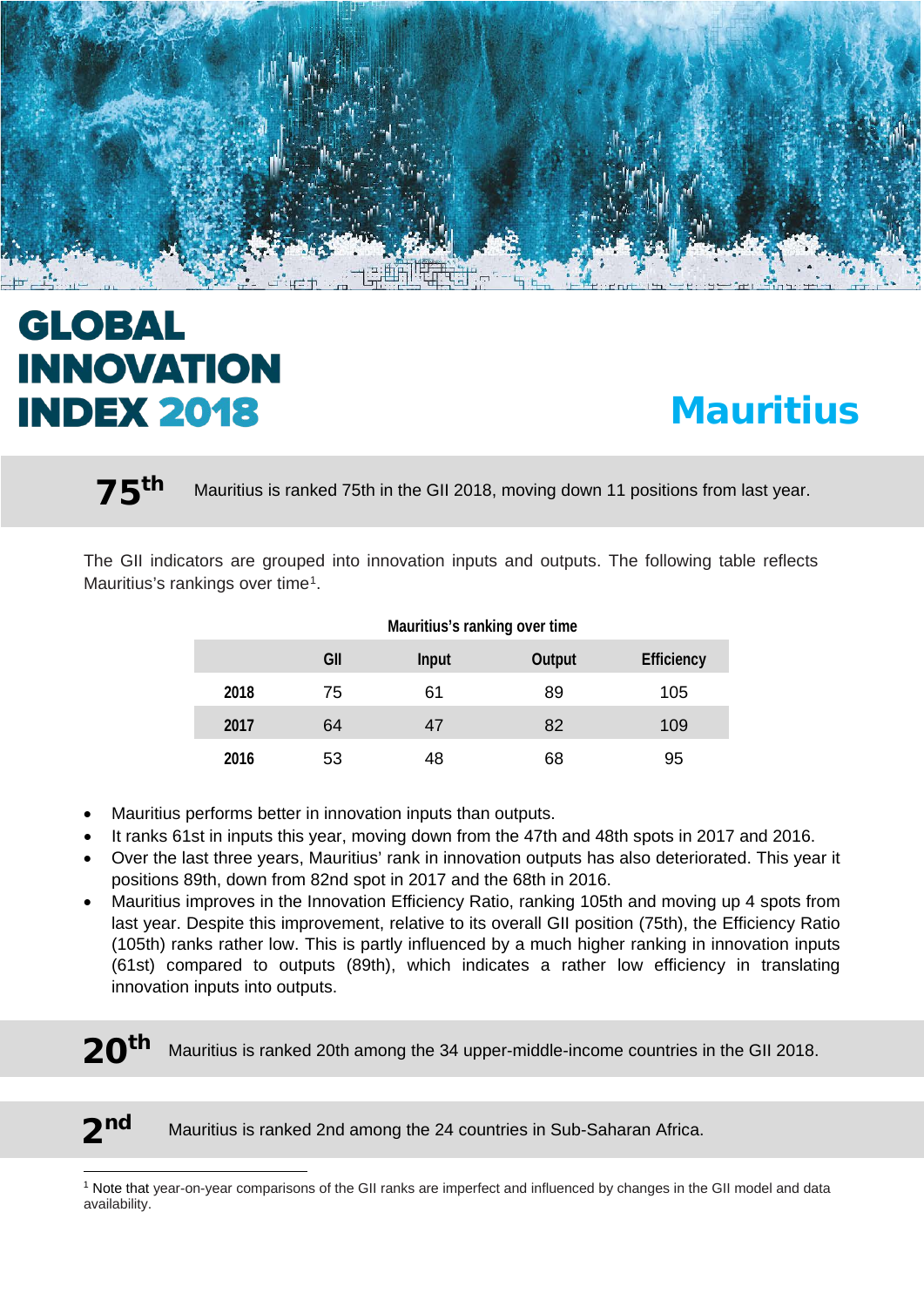## **Benchmarking Mauritius to other upper-middle-income countries and the Sub-Saharan Africa region**

#### Mauritius's scores by area



•• Mauritius • Income group average • · · Regional average • - - Top 10

#### **Upper-middle-income countries**

Mauritius has high scores in 3 of the 7 GII areas – **Institutions, Infrastructure,**  and **Market Sophistication**, in which it scores above the average of the uppermiddle-income group.

Top scores in areas such as *Business environment, Information & Communication Technologies (ICTs),*  and *Trade, competition & market scale,* are behind these high rankings.

#### **Sub-Saharan Africa region**

Compared to other countries in the Sub-Saharan Africa region, Mauritius performs above-average in 6 of the 7 GII areas: Institutions, Human Capital & Research, Infrastructure, Market Sophistication, Business Sophistication, and Creative Outputs.

### **Innovation profile of Mauritius**

#### **Strengths**

- Most of the GII strengths for Mauritius are exhibited in the area **Institutions** (59th), where the country shows strong performance in two of its three components – *Political environment* (28th) and *Business environment* (30th). At the indicator level, strengths are in *Political stability & safety* (12th), *Regulatory quality* (30th), and *Ease of resolving insolvency* (33rd).
- In **Market Sophistication** (45th) the top-ranked GII area for Mauritius comparative strengths are demonstrated in the area *Credit* (25th) and in the indicators *Domestic credit to private sector* (29th) and *Applied tariff rate* – in which Mauritius positions 8th in the world.
- Strengths on the innovation input side are also highlighted in **Human Capital & Research** (75th) – in the indicator *Government funding per pupil* (10th) – and in **Infrastructure** (65th) – in the indicator *GDP per unit of energy use* (11th). In addition, the indicator *State of cluster development* (32nd) is signaled as a strength in **Business Sophistication** (82nd).
- On the **innovation output** side, Mauritius performs strongly in two indicators: *New business density* (14th) in **Knowledge & Technology Outputs** (115th) and *National feature films* (16th) in **Creative Outputs** (68th).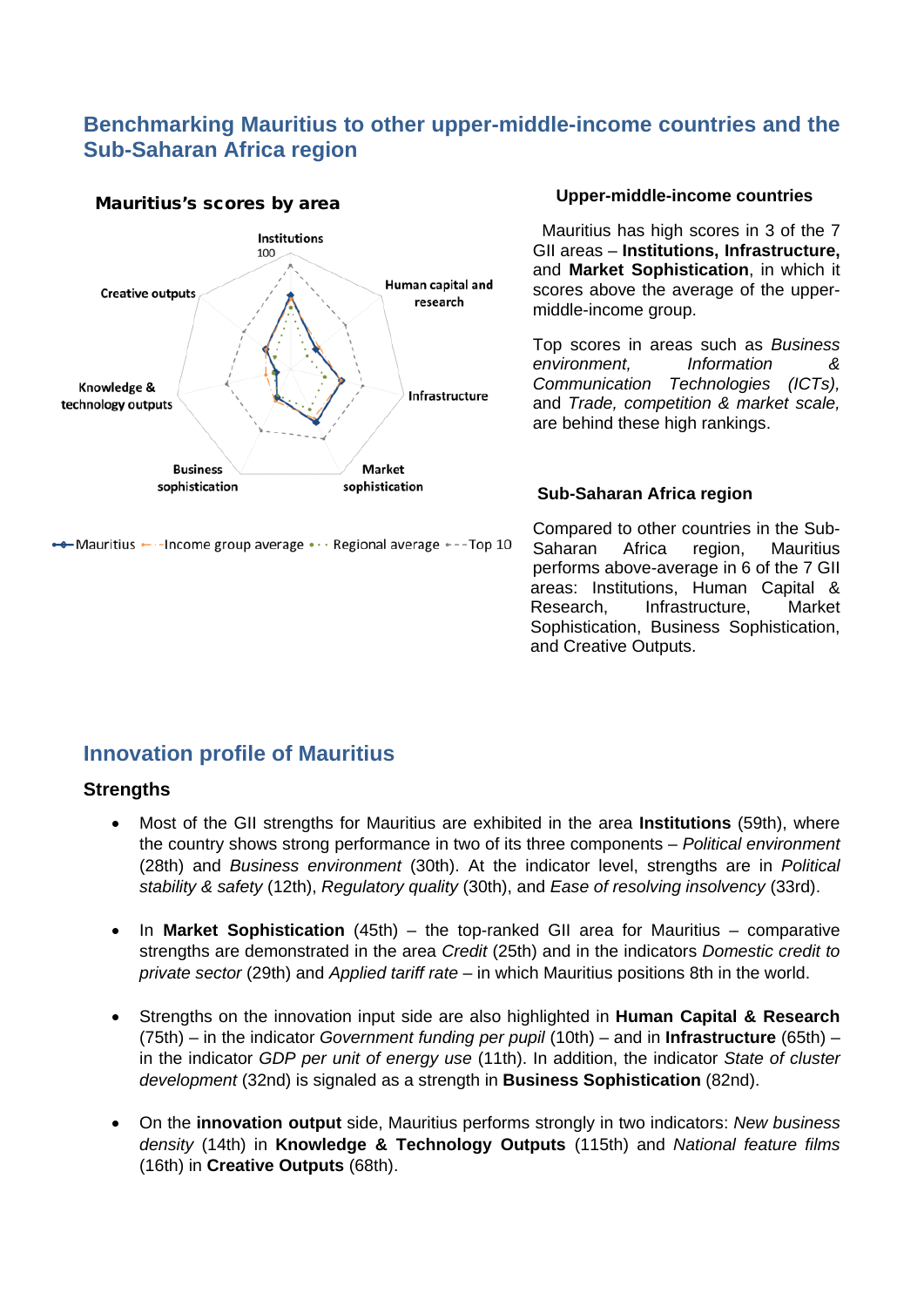#### **Weaknesses**

- The major GII weakness for Mauritius is the **Innovation Efficiency Ratio**, in which it ranks 105th.
- Most weaknesses are concentrated on the **innovation output** side, and in particular in **Knowledge & Technology Outputs** (115th), the lowest-ranked GII area, highlighted itself as a weakness for Mauritius. Two of its three components – *Knowledge creation* (105th) and *Knowledge impact* (111th) – are marked as relatively weak. Moreover, weak performance is found in the indicators *Patents by origin* (113th), *Quality of scientific publications* (114th), *High- & medium-high-tech manufactures* (93rd), and *High-tech exports* (120th).
- On the **innovation input** side, relative weaknesses are distributed among all five GII areas.
- In **Institutions** (59th), the are *Regulatory environment* (123rd) and the indicator *Cost of redundancy dismissal* (124th) are signaled as relative weaknesses for Mauritius.
- In **Human Capital & Research** (75th), three indicators *Gross expenditure on R&D* (92nd), *Global R&D companies expenditure* (40th), and *Quality of universities* (78th) – present relatively weak performance.
- Finally, the area *General infrastructure* (106th) is identified as a weak area in **Infrastructure** (65th). In **Market Sophistication** (45th), only one indicator – *Domestic market scale* (112th) – is a relative weakness for Mauritius. In **Business Sophistication** (82nd), *R&D financed by business* (92nd) is a relatively weak GII indicator.

The following figure presents a summary of Mauritius ranks in the 7 GII areas, as well as the overall rank in the GII 2018.



#### Mauritius's rank in the GII 2018 and the 7 GII areas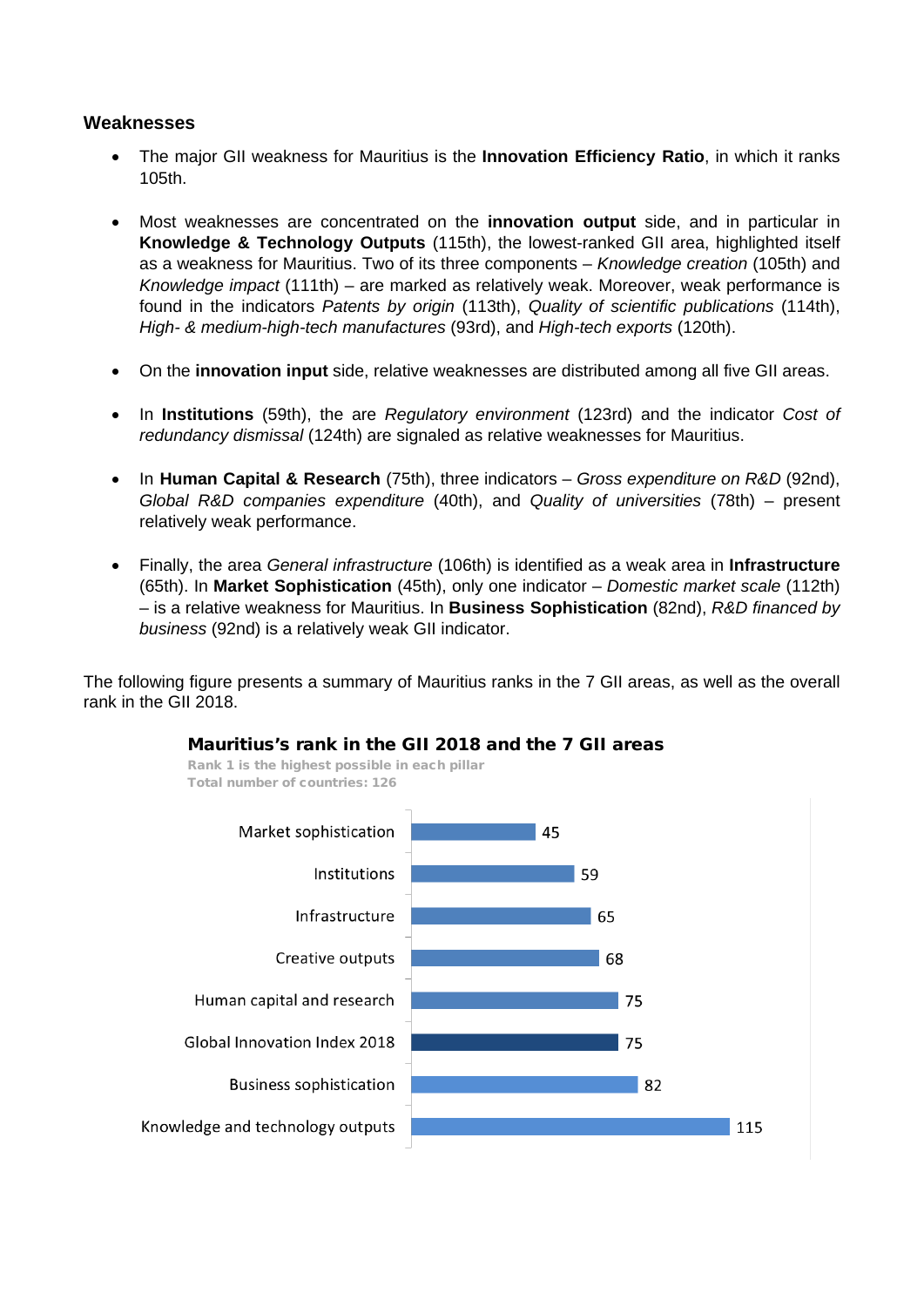## **Expected vs. Observed Innovation Performance**

The GII bubble chart shows the relationship between income levels (GDP per capita) and innovation performance (GII score). The depicted trendline gives an indication of the expected innovation performance at different levels of income. Countries located above the trendline are performing better that what would be expected based on their income level. Countries below the line are Innovation Under-performers relative to GDP.

Relative to GDP, Mauritius performs below its expected level of development.

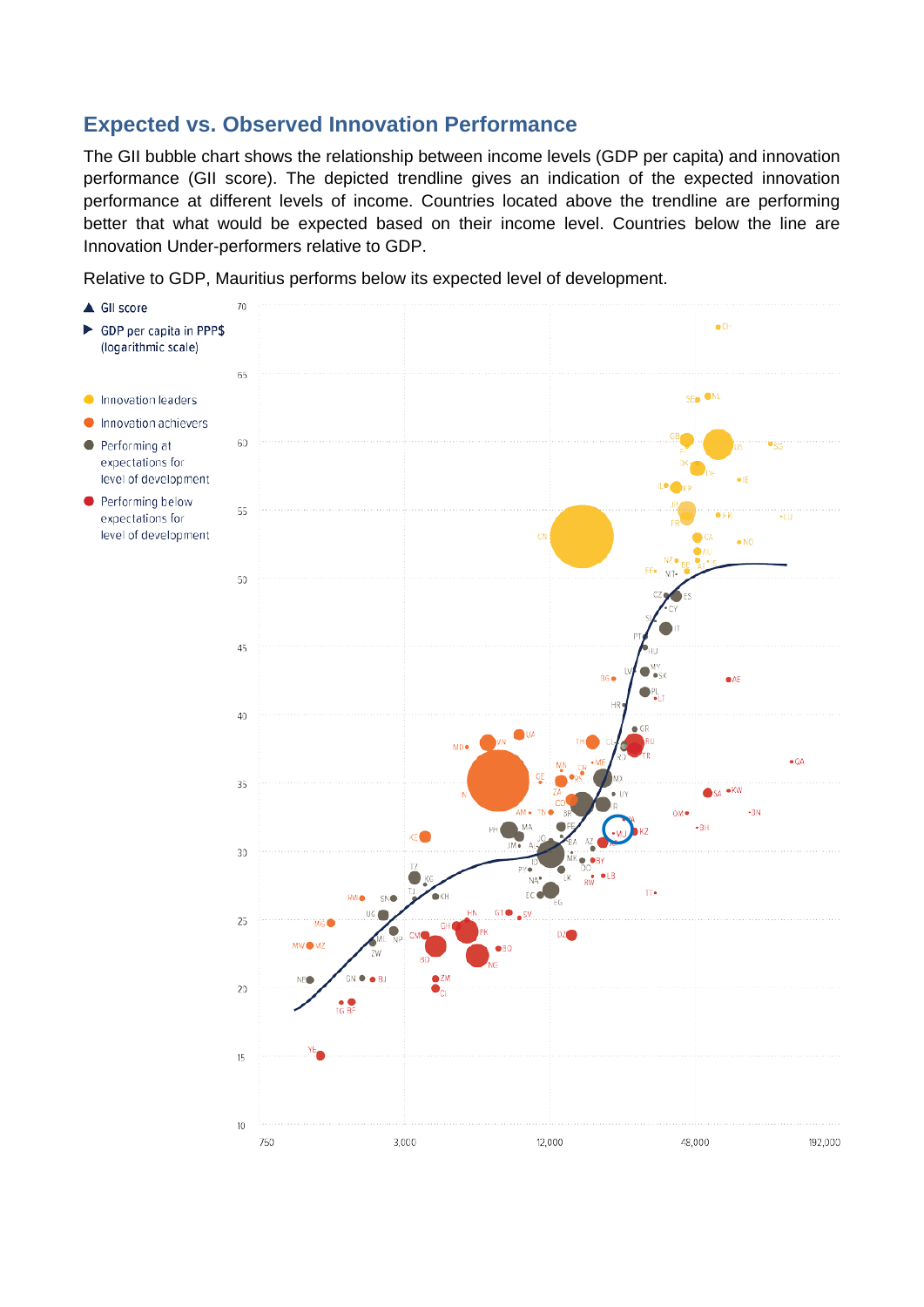# **Missing and Outdated Data**

More and better data improves the ability of a country to understand its strengths and weaknesses and give policymakers greater capacity to plan and adapt public policies accordingly. The GII 2018 covers 126 countries that complied with the minimum indicator coverage of 35 indicators in the Innovation Input Sub-Index (66%) and 18 indicators in the Innovation Output Sub-Index (66%).

The following tables show data for Mauritius that is not available or that is outdated.

#### **Missing Data**

| Code  | <b>Indicator</b>                               | <b>Country</b><br>Year | <b>Model</b><br>Year | <b>Source</b>                                              |
|-------|------------------------------------------------|------------------------|----------------------|------------------------------------------------------------|
| 2.1.4 | PISA scales in reading, maths & science        | n/a                    | 2015                 | <b>OECD PISA</b>                                           |
| 2.2.2 | Graduates in science & engineering, %          | n/a                    | 2016                 | <b>UNESCO Institute for Statistics (UIS)</b>               |
| 4.1.3 | Microfinance gross loans, % GDP                | n/a                    | 2016                 | Microfinance Information Exchange, Mix<br>Market           |
| 5.1.3 | GERD performed by business, % GDP              | n/a                    | 2016                 | <b>UNESCO Institute for Statistics (UIS)</b>               |
| 5.3.5 | Research talent, % in business enterprise      | n/a                    | 2016                 | <b>UNESCO Institute for Statistics (UIS)</b>               |
| 6.1.2 | PCT patents by origin/bn PPP\$ GDP             | n/a                    | 2017                 | <b>WIPO, Intellectual Property Statistics</b>              |
| 6.1.3 | Utility models by origin/bn PPP\$ GDP          | n/a                    | 2016                 | <b>WIPO, Intellectual Property Statistics</b>              |
| 6.2.1 | Growth rate of PPP\$ GDP/worker, %             | n/a                    | 2016                 | The Conference Board, Total Economy<br>Database            |
| 7.2.3 | Entertainment & Media market/th pop. 15-<br>69 | n/a                    | 2016                 | PwC's Global Entertainment and Media<br>Outlook, 2017-2021 |
| 7.3.4 | Mobile app creation/bn PPP\$ GDP               | n/a                    | 2017                 | App Annie Intelligence                                     |

#### **Outdated Data**

| Code  | <b>Indicator</b>                                 | <b>Country</b><br>Year | <b>Model</b><br>Year | <b>Source</b>                                 |
|-------|--------------------------------------------------|------------------------|----------------------|-----------------------------------------------|
| 2.1.3 | School life expectancy, years                    | 2015                   | 2016                 | <b>UNESCO Institute for Statistics (UIS)</b>  |
| 2.3.1 | Researchers, FTE/mn pop.                         | 2012                   | 2016                 | <b>UNESCO Institute for Statistics (UIS)</b>  |
| 2.3.2 | Gross expenditure on R&D, % GDP                  | 2012                   | 2016                 | <b>UNESCO Institute for Statistics (UIS)</b>  |
| 5.1.2 | Firms offering formal training, % firms          | 2009                   | 2013                 | World Bank, Enterprise Surveys                |
| 5.1.4 | GERD financed by business, %                     | 2012                   | 2015                 | <b>UNESCO Institute for Statistics (UIS)</b>  |
| 5.1.5 | Females employed w/advanced degrees,<br>$\%$     | 2010                   | 2016                 | ILO, ILOSTAT                                  |
| 5.2.3 | GERD financed by abroad, %                       | 2012                   | 2015                 | <b>UNESCO Institute for Statistics (UIS)</b>  |
| 5.3.1 | Intellectual property payments, % total<br>trade | 2015                   | 2016                 | WTO, Trade in Commercial Services             |
| 5.3.3 | ICT services imports, % total trade              | 2015                   | 2016                 | WTO, Trade in Commercial Services             |
| 6.3.1 | Intellectual property receipts, % total trade    | 2015                   | 2016                 | WTO, Trade in Commercial Services             |
| 6.3.3 | ICT services exports, % total trade              | 2015                   | 2016                 | WTO, Trade in Commercial Services             |
| 7.1.2 | Industrial designs by origin/bn PPP\$ GDP        | 2013                   | 2016                 | <b>WIPO, Intellectual Property Statistics</b> |
| 7.3.3 | Wikipedia edits/mn pop. 15-69                    | 2014                   | 2017                 | Wikimedia Foundation                          |







**GII app for android**